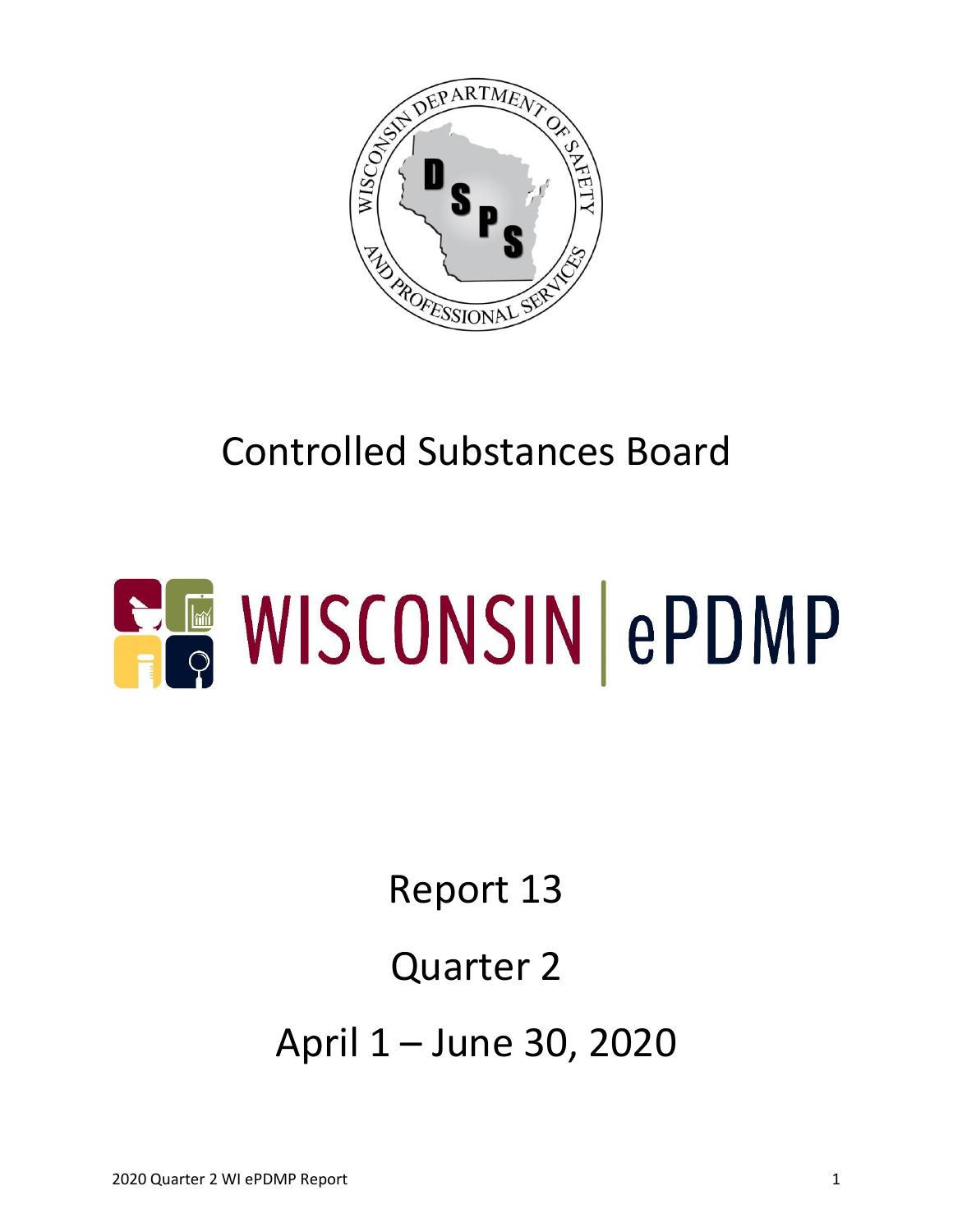#### Contact Information

#### **Wisconsin Controlled Substances Board Chairperson: Doug Englebert**

#### **Members:**

| Englebert, Doug, Chairperson  | Department of Health Services<br><b>Designated Member</b>                            |  |  |
|-------------------------------|--------------------------------------------------------------------------------------|--|--|
| Bloom, Alan, Vice Chairperson | Pharmacologist                                                                       |  |  |
| Bellay, Yvonne M., Secretary  | Department of Agriculture, Trade and Consumer Protection<br><b>Designated Member</b> |  |  |
| Barman, Subhadeep             | Psychiatrist                                                                         |  |  |
| Huck, Leonardo                | Dentistry Examining Board Representative                                             |  |  |
| Kallio, Peter J.              | <b>Board of Nursing Representative</b>                                               |  |  |
| Weitekamp, John               | <b>Pharmacy Examining Board Representative</b>                                       |  |  |
| Koresch, Sandy                | <b>Attorney General Designee</b>                                                     |  |  |
| Doniparthi, Padmaja           | <b>Medical Examining Board Representative</b>                                        |  |  |

#### **Wisconsin Department of Safety and Professional Services**

4822 Madison Yards Way Madison, WI 53705 608-266-2112 [DSPS@wisconsin.gov](mailto:DSPS@wisconsin.gov) Website[: https://dsps.wi.gov](https://dsps.wi.gov/)

#### **Wisconsin Prescription Drug Monitoring Program**

[PDMP@wisconsin.gov](mailto:PDMP@wisconsin.gov) Website[: https://pdmp.wi.gov/](https://pdmp.wi.gov/)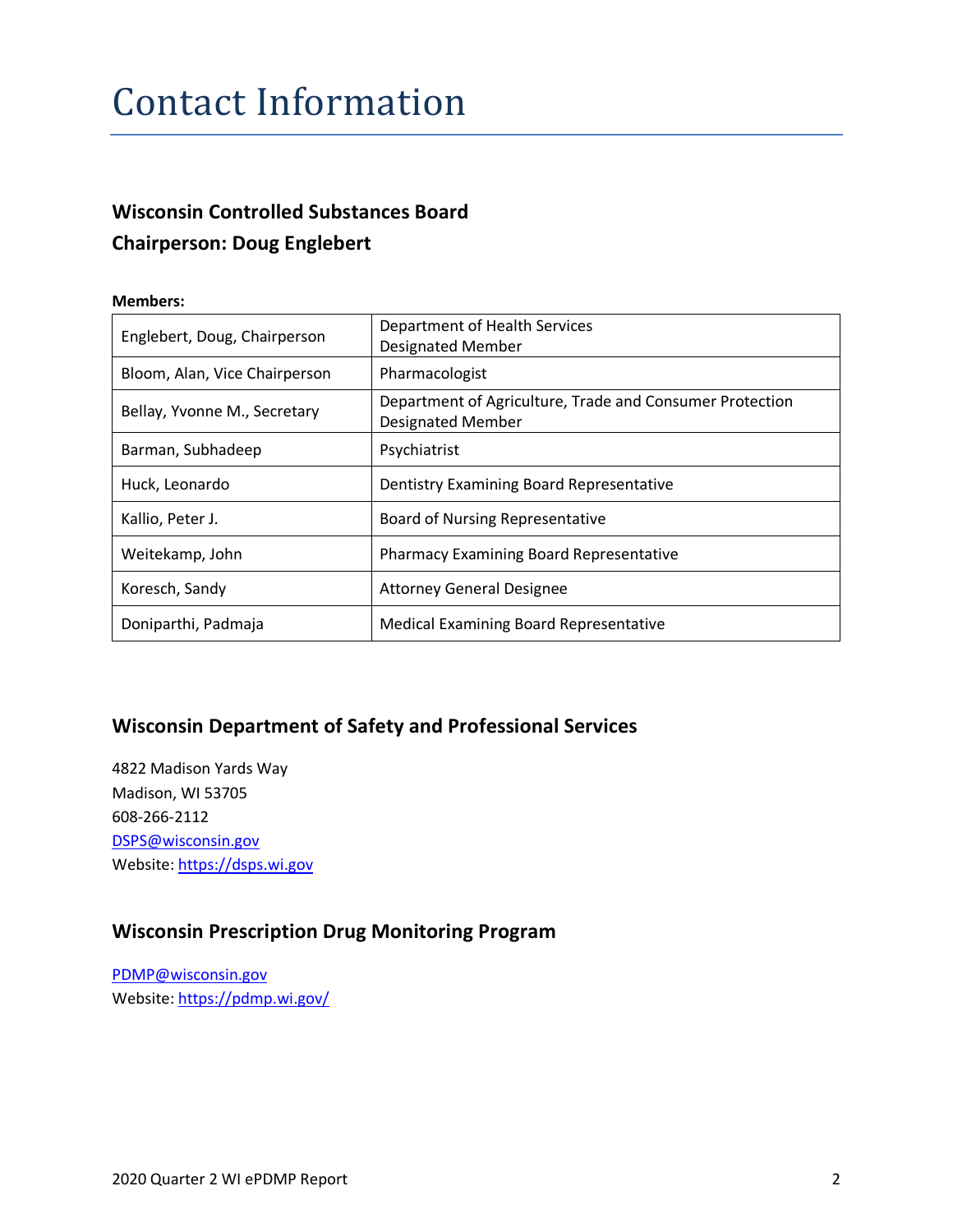## **Table of Contents**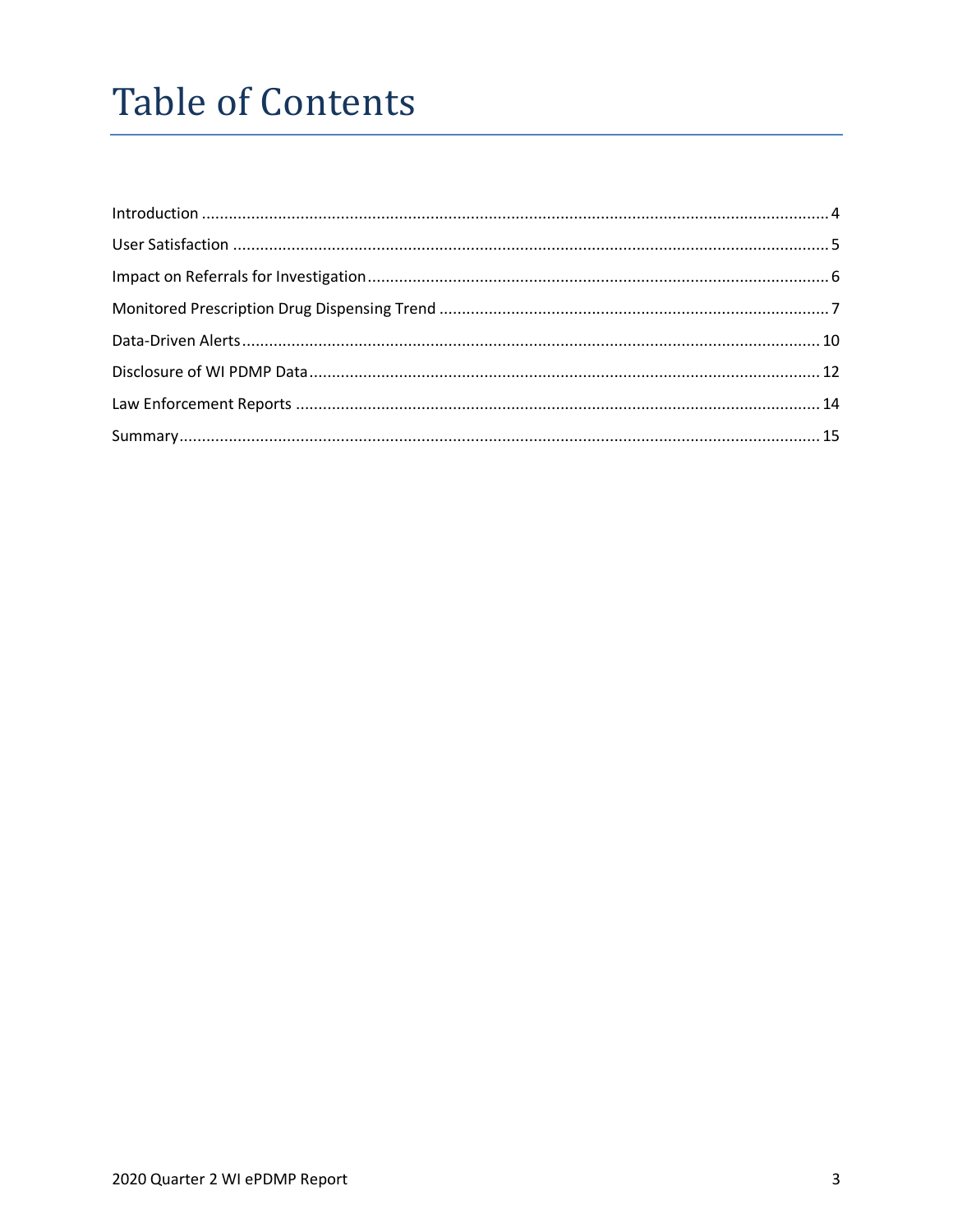# <span id="page-3-0"></span>Introduction

This report is being provided pursuant to ss.  $961.385(5) - (6)$ , Wis. Stats., which requires the Controlled Substances Board (CSB) to submit a quarterly report to the Wisconsin Department of Safety and Professional Services (DSPS) about the Wisconsin Prescription Drug Monitoring Program (WI PDMP). This report is intended to satisfy that requirement for the second quarter of 2020 and will primarily focus on analysis of PDMP data from Q2 2020 and the preceding 12 months. For annual analysis of the WI PDMP from 2015 through 2019, see the Q4 2019 report found at [https://dsps.wi.gov/Pages/BoardsCouncils/CSB/Reports.aspx.](https://dsps.wi.gov/Pages/BoardsCouncils/CSB/Reports.aspx) An updated annual analysis will be provided in the Q4 2020 report.

The WI PDMP was first deployed in June 2013. It is administered by DSPS pursuant to the regulations and policies established by the CSB. An enhanced system, the WI ePDMP, was launched in January 2017, allowing the WI PDMP to become a multi-faceted tool in Wisconsin's efforts to address prescription drug abuse, misuse, and diversion through clinical decision support, prescribing practice assessment, communication among disciplines, and public health surveillance. Effective April 1, 2017, prescribers are required to check the WI ePDMP prior to issuing a prescription order for a monitored prescription drug, defined as controlled substance prescription drugs in Schedules II-V.

The WI ePDMP Public Statistics Dashboard [\(https://pdmp.wi.gov/statistics\)](https://pdmp.wi.gov/statistics) provides interactive data visualizations for much of the data contained in this report, including county-level data for many of the charts.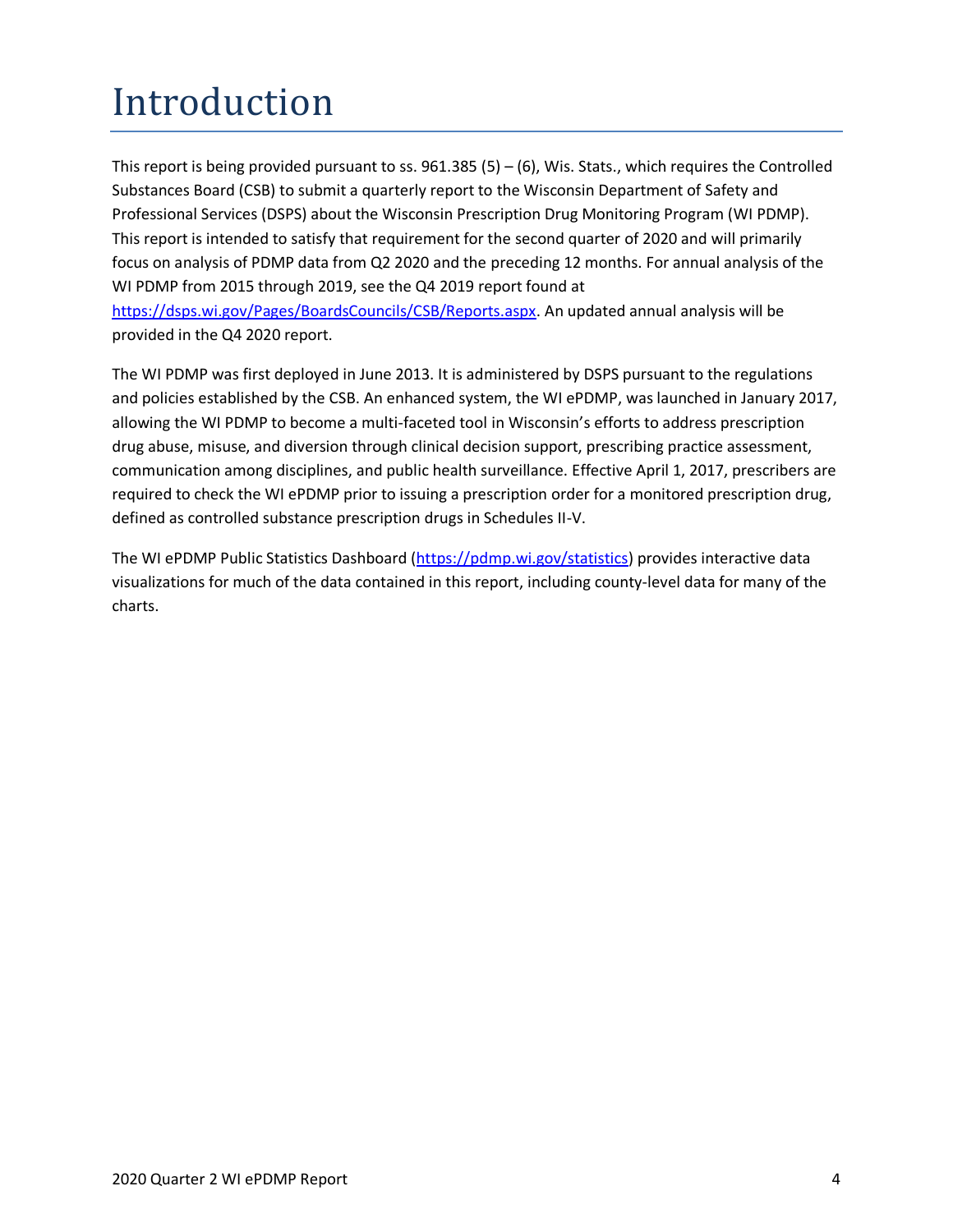## <span id="page-4-0"></span>User Satisfaction

A WI ePDMP user satisfaction survey was conducted in April 2018, and detailed results of the survey were provided in the Q2 2018 report. The survey indicated that most users are satisfied with the WI ePDMP, with 77% percent of respondents providing responses of either "Satisfied" or "Very Satisfied."

User-led enhancements identified through the initial survey and refined via a subsequent user survey in January 2019 are being prioritized for the 2019 and 2020 development timeline. These enhancements include:

- Streamlining the Patient Report to expand the use of visualization, reduce the need to scroll through the page, and add detail available in the dispensing detail;
- Improving the error correction/record voiding process used by dispensers to correct or void a previously reported dispensing record.

User-group feedback will continue to be utilized throughout the development process to ensure enhancements meet the needs of the WI ePDMP users. An additional user satisfaction survey will be conducted after implementation of the enhancements.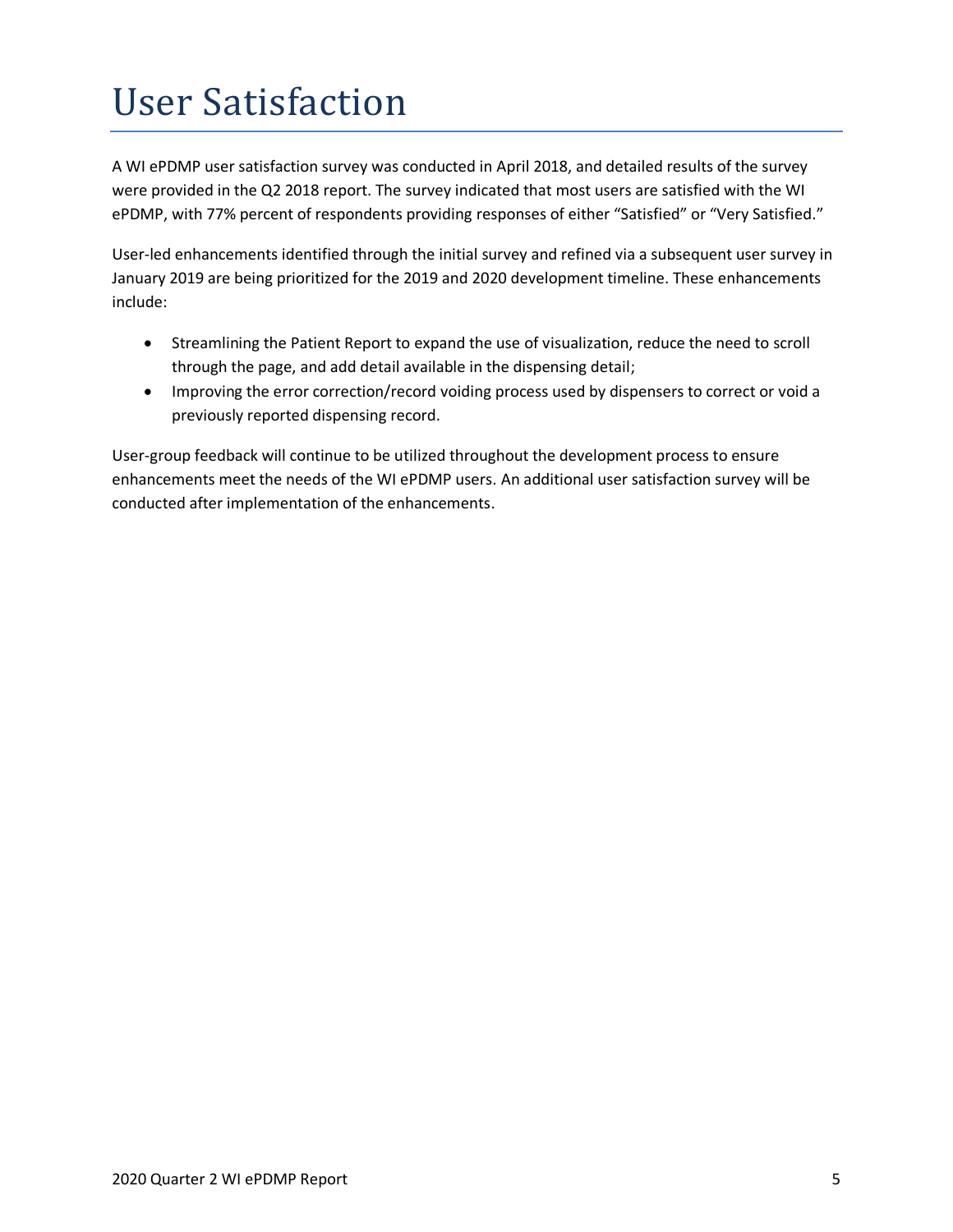### <span id="page-5-0"></span>Impact on Referrals for Investigation

Pursuant to s. 961.385 (2) (f) and (3) (c), Wis. Stats., the CSB may disclose PDMP data to a licensing or regulatory board and refer for discipline a pharmacist, pharmacy, or practitioner who fails to comply with the rules of the Prescription Drug Monitoring Program or if circumstances indicate suspicious or critically dangerous conduct or practices of a pharmacy, pharmacist, practitioner, or patient. In 2018, the CSB Referral Criteria Workgroup was formed to develop recommendations for how the CSB could define suspicious or critically dangerous conduct or practices.

Based on the initial recommendations, the Wisconsin Medical Examining Board (MEB), Dentistry Examining Board (DEB), and Board of Nursing (BON) received summaries of the PDMP dispensing data specific to their professions at their meetings in the fall of 2018. Based on the data presented, the following actions occurred:

- The top seven physician (MD/DO) prescribers and the top seven physician assistant (PA) prescribers, based on opioid dispensing volume, were referred to the MEB.
- The top four dentistry prescribers, based on opioid dispensing volume, were referred to the DEB. An additional 12 dentistry prescribers were referred from the highest 1% of opioid prescribers for the profession for having written prescriptions for over three days without any indication of use of the WI ePDMP.
- The top four Advanced Practice Nurse Prescribers (APNP), based on opioid dispensing volume, were referred to the BON. The BON requested additional targeted outreach to over 800 APNPs who had an estimated WI ePDMP usage of less than 50% in an effort to educate these prescribers about the requirement to use the PDMP, as well as the tools available in the PDMP that can help promote safe prescribing practices.

The CSB Referral Criteria Workgroup has continued to meet in 2020 to refine the process for using PDMP data to proactively monitor licensees and their prescribing practices for suspicious or critically dangerous conduct or practices and to determine when such activity should result in a referral to the appropriate examining board. Results of the current investigations will also be used by the CSB Referral Criteria Workgroup to guide the process of proactive monitoring and referrals. The Workgroup's review of prescribers from the September 2019 meeting resulted in the referral of three additional physicians for investigation into possibly dangerous prescribing practices.

Additionally, the CSB conducts monthly audits of dispenser requirements with the requirement to submit dispensing data to the WI PDMP. Targeted outreach efforts are made after each audit in an attempt to bring all non-exempt licensed pharmacies into compliance with the requirement to submit and correct dispensing data. Pharmacies that appear to remain out of compliance after multiple outreach attempts are referred to the Pharmacy Examining Board (PEB). In Q2 2019, 46 pharmacies were referred to the PEB for possible noncompliance. In Q1 2020, 23 additional pharmacies were identified for referral for possible noncompliance.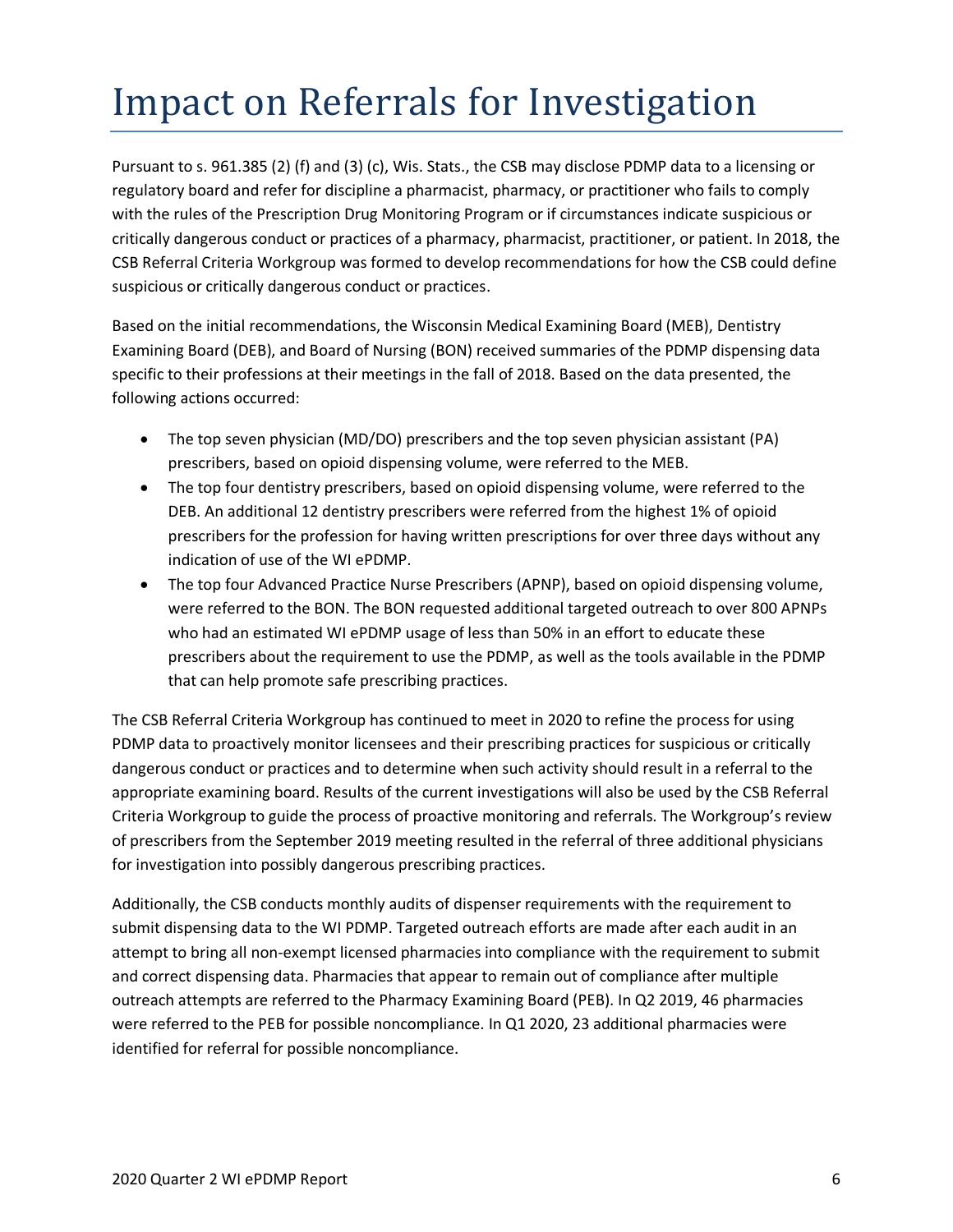# <span id="page-6-0"></span>Monitored Prescription Drug Dispensing Trend

Overall, the trend of dispensing of monitored prescription drugs, defined as controlled substances in schedules II through V, continues at nearly the same level as previous quarters in Wisconsin. From Q1 2020 to Q2 2020 specifically, there was a minimal reduction (less than one percent) in the total number of all monitored prescription drugs dispensed, but there has been slight (less than one percent) increase from the dispensing levels of Q2 2019.



When considering opioids specifically, data from the PDMP show that opioid dispensing from Q1 2020 to Q2 2020 decreased, with a decrease of nearly 1.5%, or 12,046 fewer prescription dispensings. This equates to a 3.3% reduction from the dispensing levels of Q2 2019.

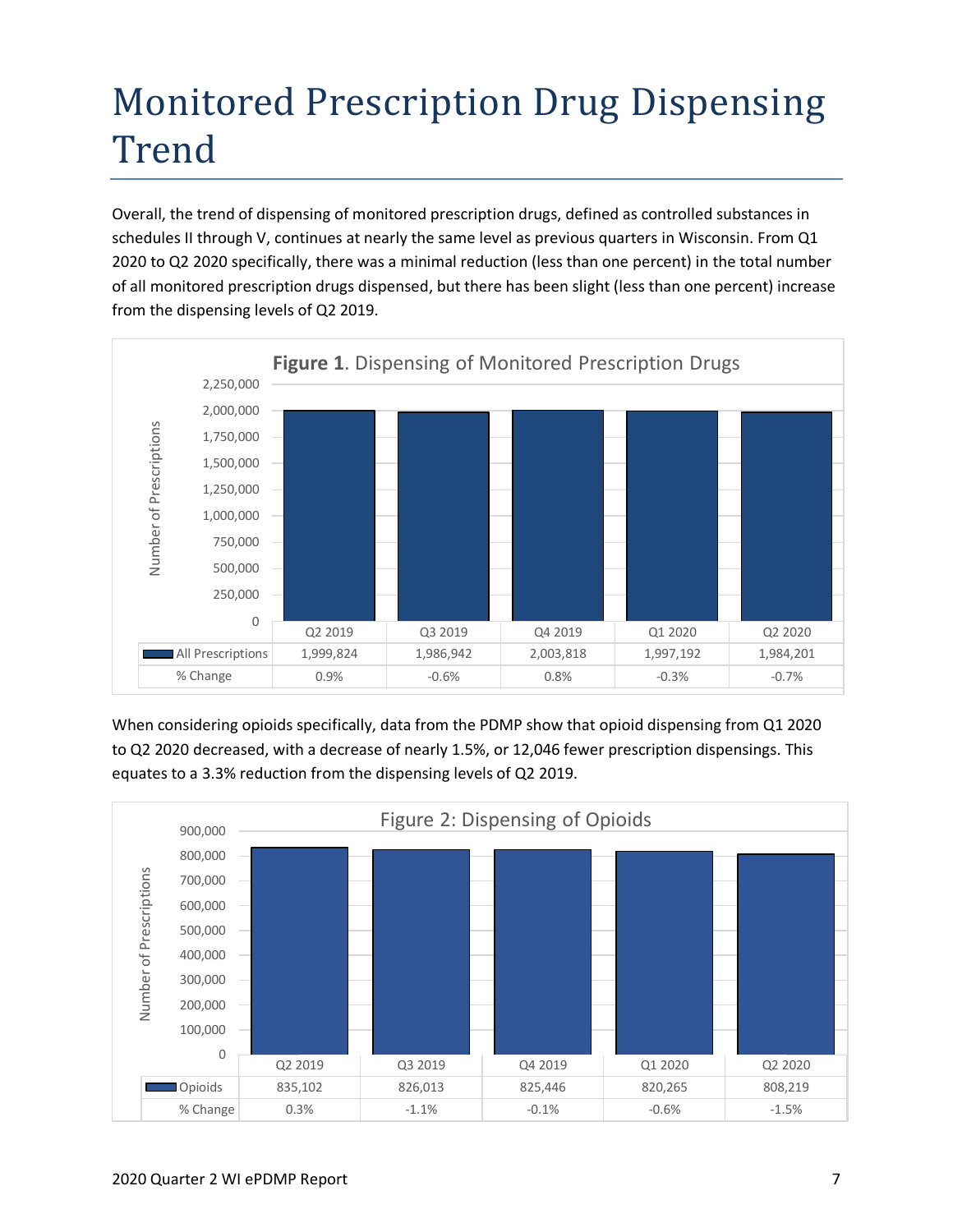Benzodiazepine dispensing from Q1 2020 to Q2 2020 decreased by 0.7 1% after a slight increase of 1% from Q4 2019 to Q1 2020. This equates to an overall 2.5% reduction from the dispensing levels of Q2 2019.



Dispensing of stimulants continues to fluctuate quarterly between increased and decreased dispensing. Dispensing for Q2 2020 increased by less than one percent compared to Q1 2020. Overall, dispensing of stimulants is up almost 4% from the dispensing levels of Q2 2019.

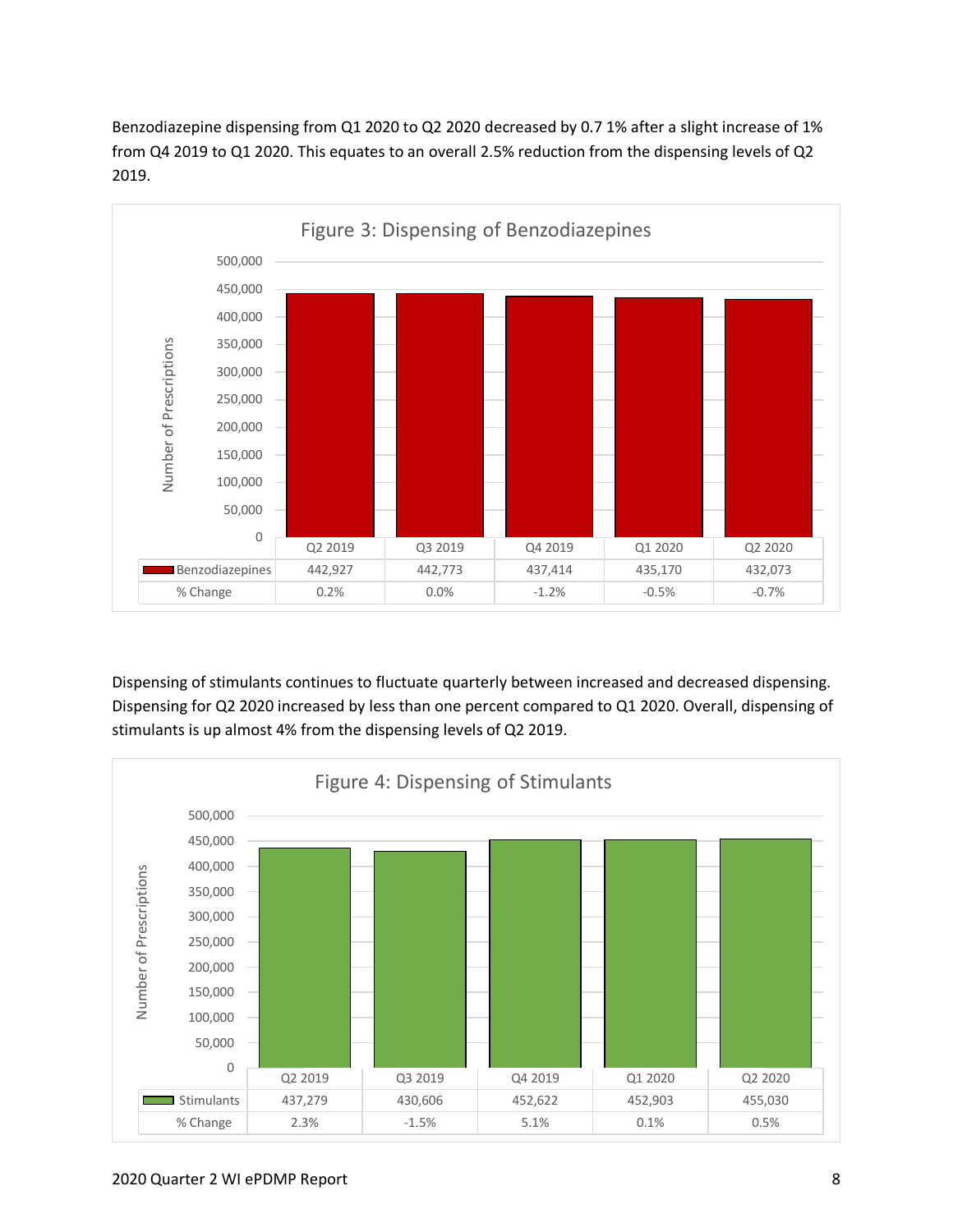#### **Top 15 Dispensed Monitored Prescription Drugs**

Table 1 below shows the top 15 most dispensed monitored prescription drugs in Q2 2020 compared to Q1 2020, ranked in order of the number of prescriptions dispensed in Q2 2020. The top 15 drugs make up nearly 88% of the dispensing of monitored prescription drugs for any given quarter. There has been no change to the order of the top 15 drugs dispensed in recent quarters.

| Table 1: Top 15 Dispensed Monitored Prescription Drug by Dispensing |                                             |                   |                              |                              |                   |  |  |
|---------------------------------------------------------------------|---------------------------------------------|-------------------|------------------------------|------------------------------|-------------------|--|--|
|                                                                     | <b>Drug Name</b>                            | <b>Drug Class</b> | Q2 2020<br><b>Dispensing</b> | Q1 2020<br><b>Dispensing</b> | Percent<br>Change |  |  |
| $\mathbf{1}$                                                        | Hydrocodone-Acetaminophen                   | Opioid            | 228,586                      | 251,020                      | $-8.9%$           |  |  |
| 2                                                                   | Amphetamine-Dextroamphetamine               | Stimulant         | 201,400                      | 208,079                      | $-3.2%$           |  |  |
| 3                                                                   | <b>Tramadol HCI</b>                         | Opioid            | 153,335                      | 162,127                      | $-5.4%$           |  |  |
| 4                                                                   | Lorazepam                                   | Benzodiazepine    | 132,076                      | 139,566                      | $-5.3%$           |  |  |
| 5                                                                   | Alprazolam                                  | Benzodiazepine    | 125,303                      | 135,097                      | $-7.2%$           |  |  |
| 6                                                                   | Oxycodone HCl                               | Opioid            | 113,697                      | 125,029                      | $-9.0%$           |  |  |
| 7                                                                   | Clonazepam                                  | Benzodiazepine    | 111,385                      | 115,300                      | $-3.4%$           |  |  |
| 8                                                                   | Zolpidem Tartrate                           | Other             | 102,563                      | 107,113                      | $-4.2%$           |  |  |
| 9                                                                   | Lisdexamfetamine Dimesylate                 | Stimulant         | 95,710                       | 103,806                      | $-7.8%$           |  |  |
| 10                                                                  | Methylphenidate HCl                         | Stimulant         | 89,424                       | 103,084                      | $-13.2%$          |  |  |
| 11                                                                  | Oxycodone w/ Acetaminophen                  | Opioid            | 67,928                       | 75,304                       | $-9.7%$           |  |  |
| 12                                                                  | Pregabalin                                  | Other             | 63,905                       | 64,393                       | $-0.7%$           |  |  |
| 13                                                                  | Buprenorphine HCl-Naloxone HCl<br>Dihydrate | Opioid            | 55,543                       | 54,711                       | 1.5%              |  |  |
| 14                                                                  | Diazepam                                    | Benzodiazepine    | 37,549                       | 43,803                       | $-14.28%$         |  |  |
| 15                                                                  | Morphine Sulfate                            | Opioid            | 36,368                       | 37,972                       | $-4.22%$          |  |  |

<span id="page-8-0"></span>One notable trend in the top 15 drugs is that the dispensing of Buprenorphine HCl-Naloxone HCl Dihydrate, one of the medications commonly used as part of Medication-Assisted Treatment (MAT) for opioid use disorder, continues to rise. Note that this does not include dispensings that occur at an opioid treatment program due to federal regulation 42 CFR Part 2, which prohibits federally funded opioid treatment programs from submitting dispensing data to state PDMPs. Buprenorphine HCl-Naloxone HCl Dihydrate moved into the top 15 dispensed monitored prescription drugs in Q3 2018 and was the 13<sup>th</sup> most dispensed monitored prescription drug in Q2 2020, with an increase of over 1.5% from Q1 2020 to Q2 2020. This equates to an increase of almost 14% in the past 12 months.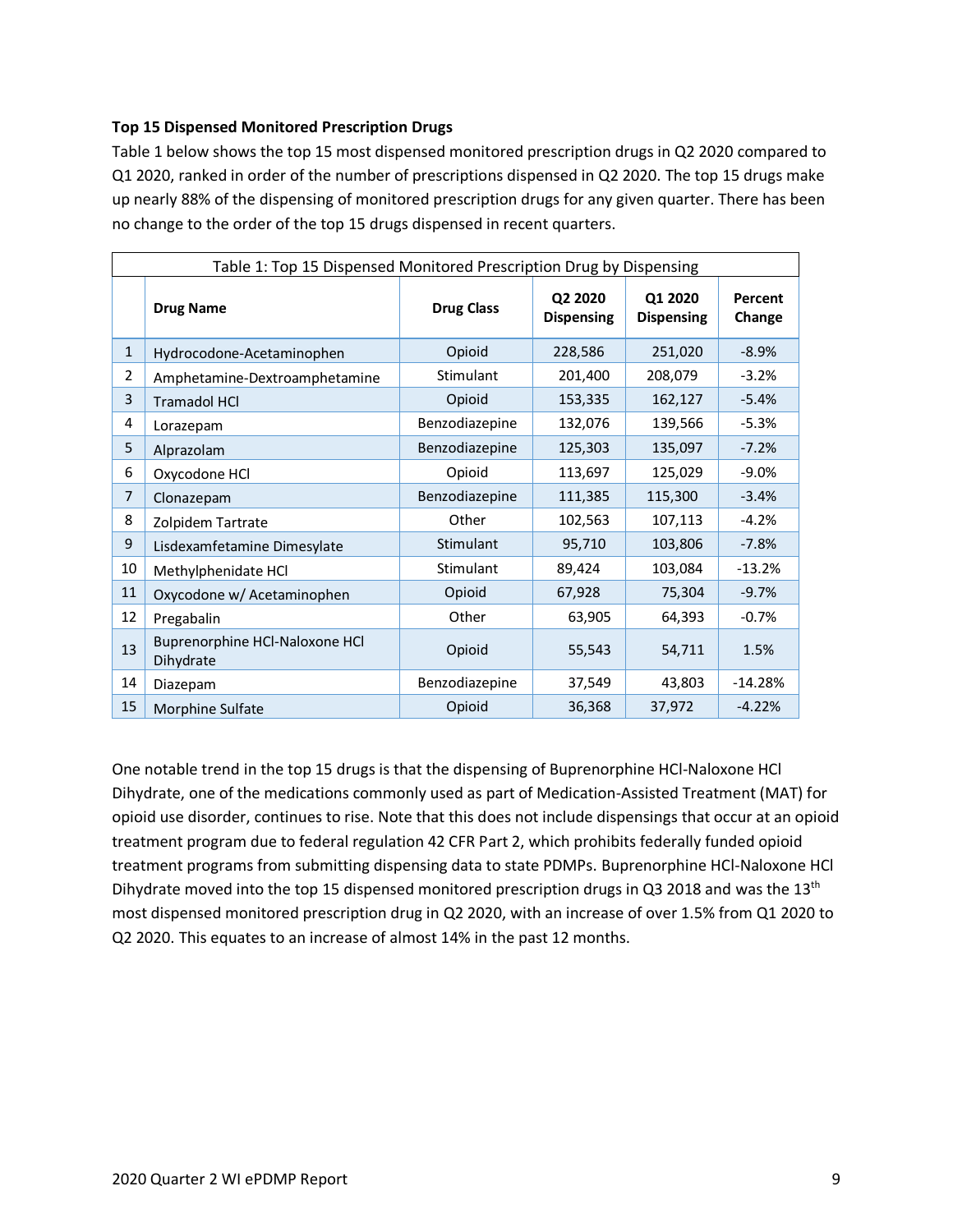#### Data-Driven Alerts

The WI ePDMP application performs sophisticated data analytics on a patient's prescription history to assess the patient's monitored prescription drug history and to alert WI ePDMP users to potential indications of abuse or diversion, such as early refills and multiple prescribers or dispensers, or factors that increase overdose risk, such as high morphine milligram equivalent (MME) doses and overlapping benzodiazepine and opioid prescriptions. Data-driven alerts are presented on the patient report as a way to call attention to specific detail from the dispensing data.

The 6 types of data-driven concerning patient history alerts are:

- 1. *Concurrent Benzodiazepine and Opioid Prescription Alert*, which indicates when a patient's active current prescriptions include both an opioid and a benzodiazepine, a combination that significantly increases the patient's risk of overdose.
- 2. *Long-Term Opioid Therapy with Multiple Prescribers Alert*, which indicates when a patient has been prescribed at least one opioid prescription from two or more prescribers for 90 or more days.
- 3. *High Daily Dose of Opioids Alert*, which indicates when a patient's active current prescriptions are estimated to provide a daily dose of opioids that exceeds 90 MME, thereby increasing the patient's risk of overdose.
- 4. *Early Refill Alert*, which indicates when a patient has refilled a controlled substance prescription two or more days earlier than the expected refill date based on the estimated duration of the prescription calculated and reported by the pharmacy.
- 5. *Multiple Prescribers or Pharmacies Alert*, which indicates that the patient has obtained prescriptions from at least five prescribers or five pharmacies within the previous 90 days. The five prescribers or dispensers may be associated with the same clinic, practice or location, but the WI ePDMP still views them as separate prescribers/dispensers. This alert is not a direct indication of doctor shopping; it is simply a flag for further inspection of the dispensing history.
- 6. *Multiple Same Day Prescriptions Alert*, which indicates when a patient has received the same controlled substance drug from multiple prescribers or pharmacies on the same day.

Overall, the number of concerning patient history alerts generated by analytics of the dispensing data has continued to decrease since 2017, with a 2% increase from Q1 2020 to Q2 2020. Most noticeably is the increase in the Long Term Opioid Daily Dose Alert (6%) and Early Refill Alert (18%) from Q1 to Q2 2020. Among the most frequently occurring alerts, Concurrent Benzodiazepine and Opioid prescriptions, decreased in occurrence by 2% from Q12020 to Q2 2020. The number of occurrences in Q2 2020 was 14% lower than the same quarter in 2019 and 76% lower than the first quarter the alerts were made available to WI ePDMP users in Q1 2017. The rate of occurrence of the High Daily Dose of Opioids Alert decreased 5% from Q1 2020 to Q2 2020. The number of occurrences in Q1 2020 was 28% lower than the same quarter in 2019 and notably 60% lower than the first quarter the alerts were made available to WI ePDMP users in Q1 2017. See Figure 5 below for detail on the overall volume of alerts by alert type since the WI ePDMP was launched in Q1 2017, as well as the percent change that occurred from Q1 2020to Q2 2020. Values for preceding quarters may be modified after the conclusion of a quarter, based on the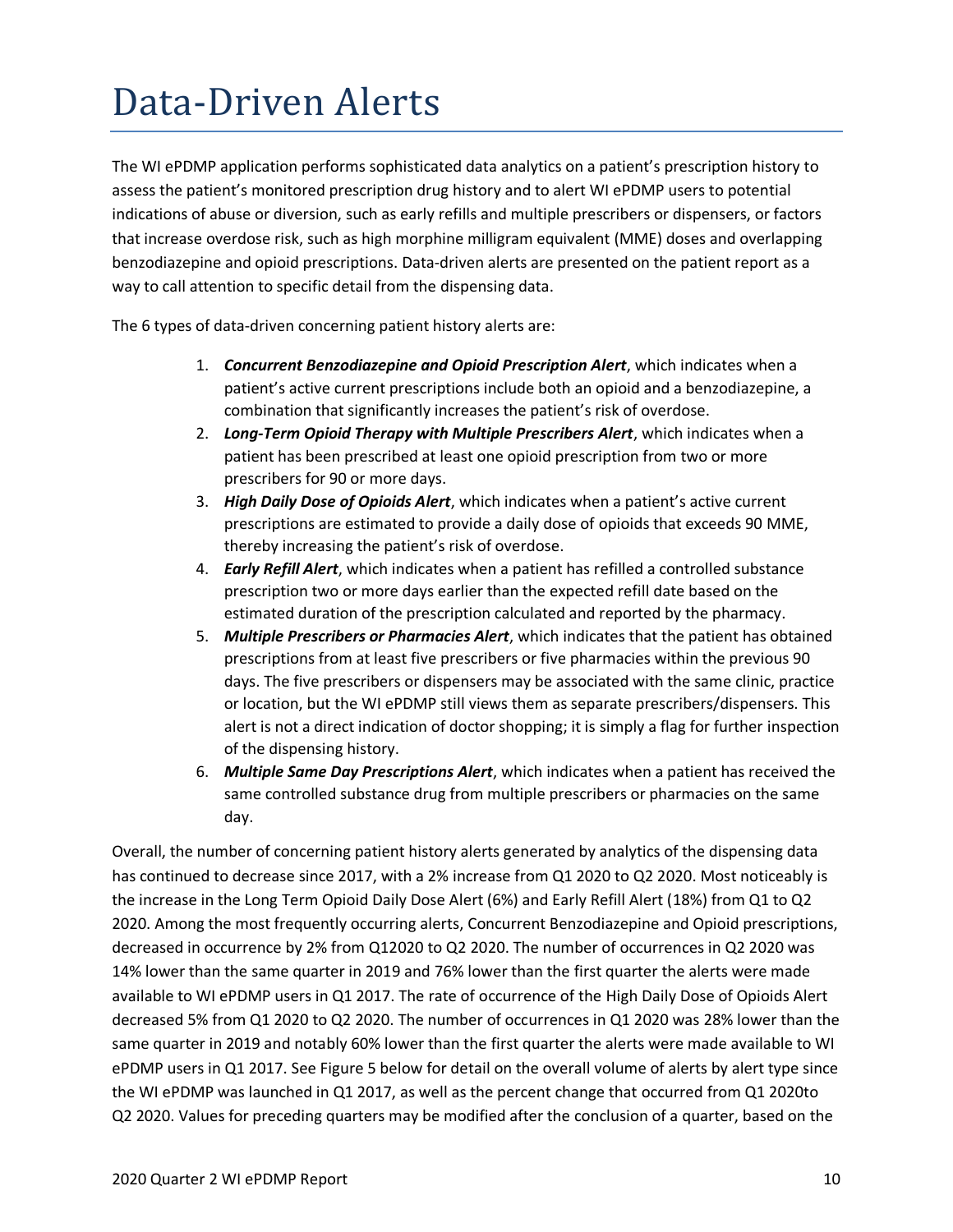duration of prescriptions that bridge quarters, which is why it is important to view the number of occurrences for Q2 2020 not only in relation to the preceding quarter, but also in relation to the same quarter of the previous year, as well as a part of the overall trend compared to the first quarters during which the alerts were presented to WI ePDMP users.

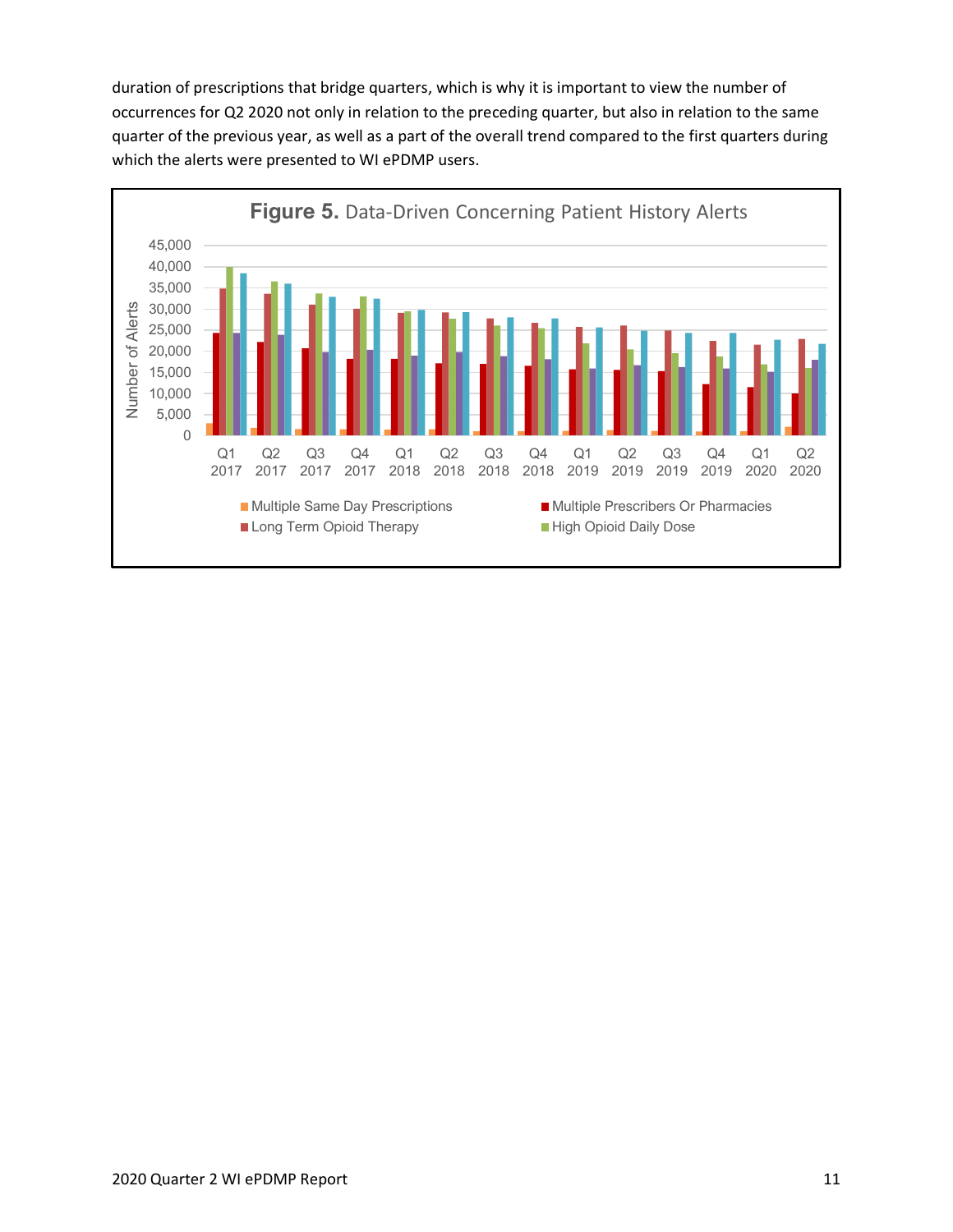# <span id="page-11-0"></span>Disclosure of WI PDMP Data

Between April 1 and June 30 (Q2), 2020, healthcare users made a total of 1,975,643patient queries, a slight decrease compared to Q1 2020 by less than 1%. Breaking down the queries by user type shows that 42% of the queries were performed by delegates of prescribers or pharmacists, 37% were performed by prescribers, 17% by pharmacists, and 3% by other non-prescribing healthcare professionals. The number of patient queries per month is continuing to increase, even with the overall lack of significant increase seen in the dispensing of monitored prescription drugs.



The WI ePDMP is currently connected to 24 other state PDMPs in addition to the Military Health System via the National Association of Boards of Pharmacy's PMP InterConnect (PMPi) and the RxCheck interstate data sharing hub. This allows healthcare users to expand the WI ePDMP patient query to return results from PDMPs in other states, including Wisconsin's border states of Minnesota, Michigan, Illinois, Iowa, and Indiana.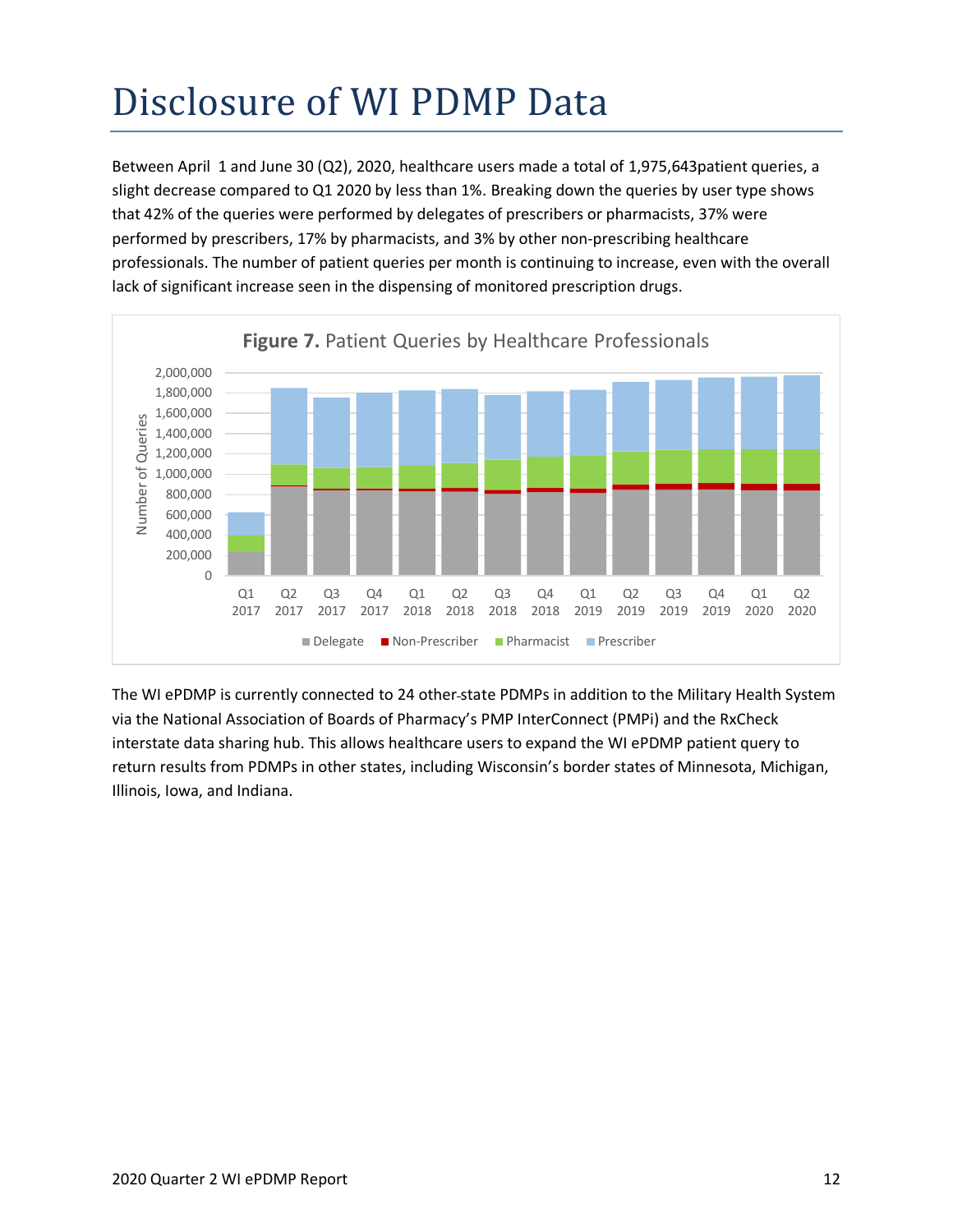Healthcare professionals from 18 health systems in Wisconsin have one-click access to the PDMP from within their electronic health record (EHR) platform in order to facilitate patient queries within a provider's busy workflow. Figure 7 below shows that, in Q2 2020, over 53% of patient queries were through the direct EHR integration, which is up from 51% in Q4 2019, the first quarter where EHR integration accounted for more than 50% of queries.



Authorized individuals from non-healthcare groups made a total of 480 requests for PDMP data in Q2 2020, which is a 10% increase over the previous quarter. Authorized law enforcement queries make up 71% of the non-healthcare queries.

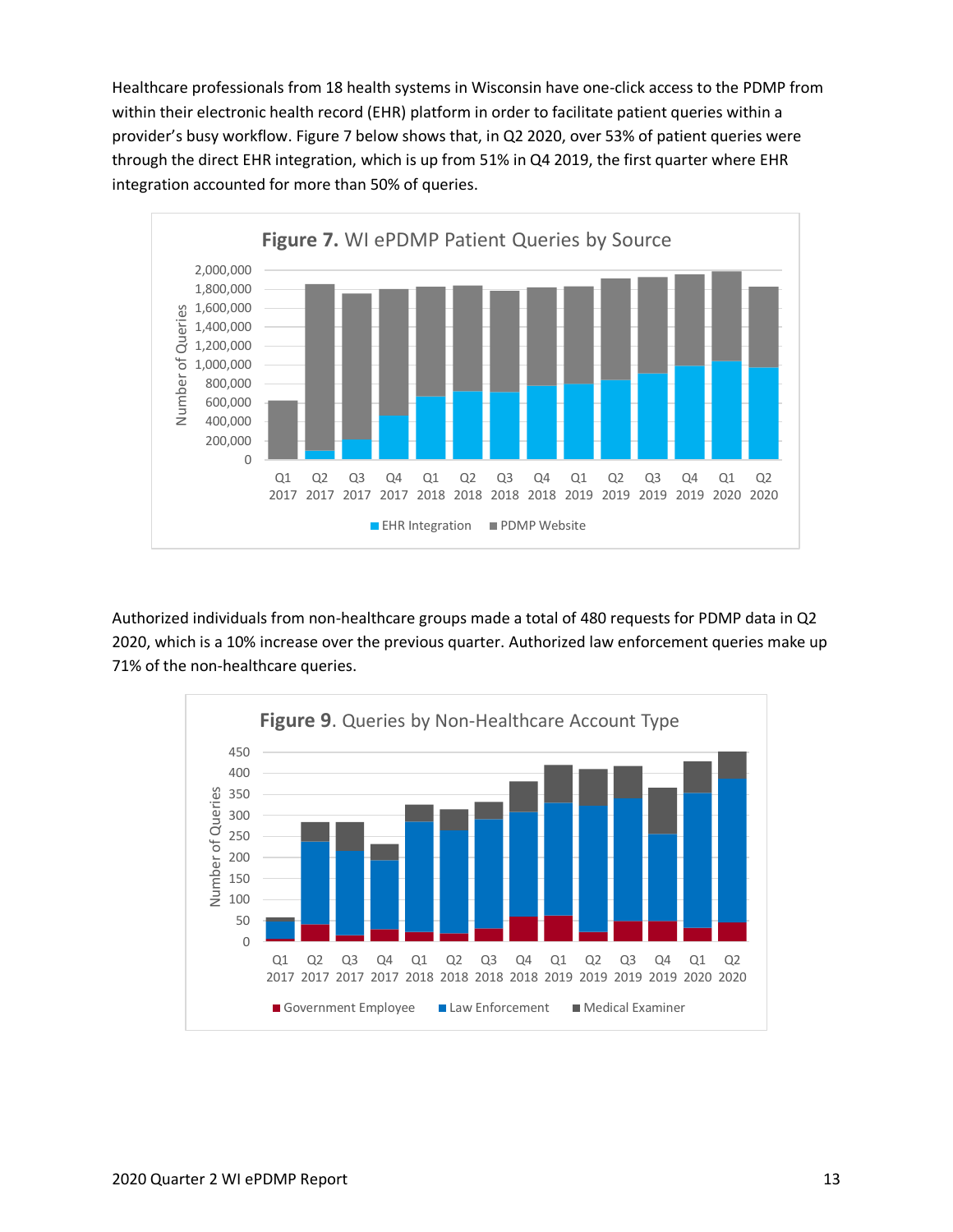#### <span id="page-13-0"></span>Law Enforcement Reports

In Q2 2020, there were 631 events reported to the WI ePDMP by Wisconsin law enforcement agencies as required by s. [961.37 \(3\) \(a\),](https://docs.legis.wisconsin.gov/document/statutes/961.37(3)(a)) Wis. Stat. The law requires the agencies to submit a report in each of the following situations:

- 1. When a law enforcement officer receives a report of a stolen controlled substance prescription.
- 2. When a law enforcement officer reasonably suspects that a violation of the Controlled Substances Act involving a prescribed drug is occurring or has occurred.
- 3. When a law enforcement officer believes someone is undergoing or has immediately prior experienced an opioid-related drug overdose.
- 4. When a law enforcement officer believes someone died as a result of using a narcotic drug.

Prescribers of patients associated with these events receive a proactive email notice from the WI ePDMP, in addition to the event being captured as an alert on the patient report in the WI ePDMP. Figure 9 shows the number of law enforcement reports submitted to the WI ePDMP by month since the WI ePDMP was launched. There is no statutory requirement for law enforcement agencies to submit their reports within a certain timeframe after the date of the event, and outreach efforts continue to emphasize the value that law enforcemnt reporting brings for healthcare clinical decision making.



The distribution of submission by report type remains fairly consistent from one quarter to the next. The 2020 year-to-date distribution by report type can be seen below:

- 28% of the reports submitted were reports of stolen controlled substance prescriptions
- 18% of the reports submitted were for suspected violations of the Controlled Substances Act
- 46% of the reports submitted were for suspected non-fatal opioid-related overdose events
- 7% of the reports submitted were for suspected narcotic-related deaths.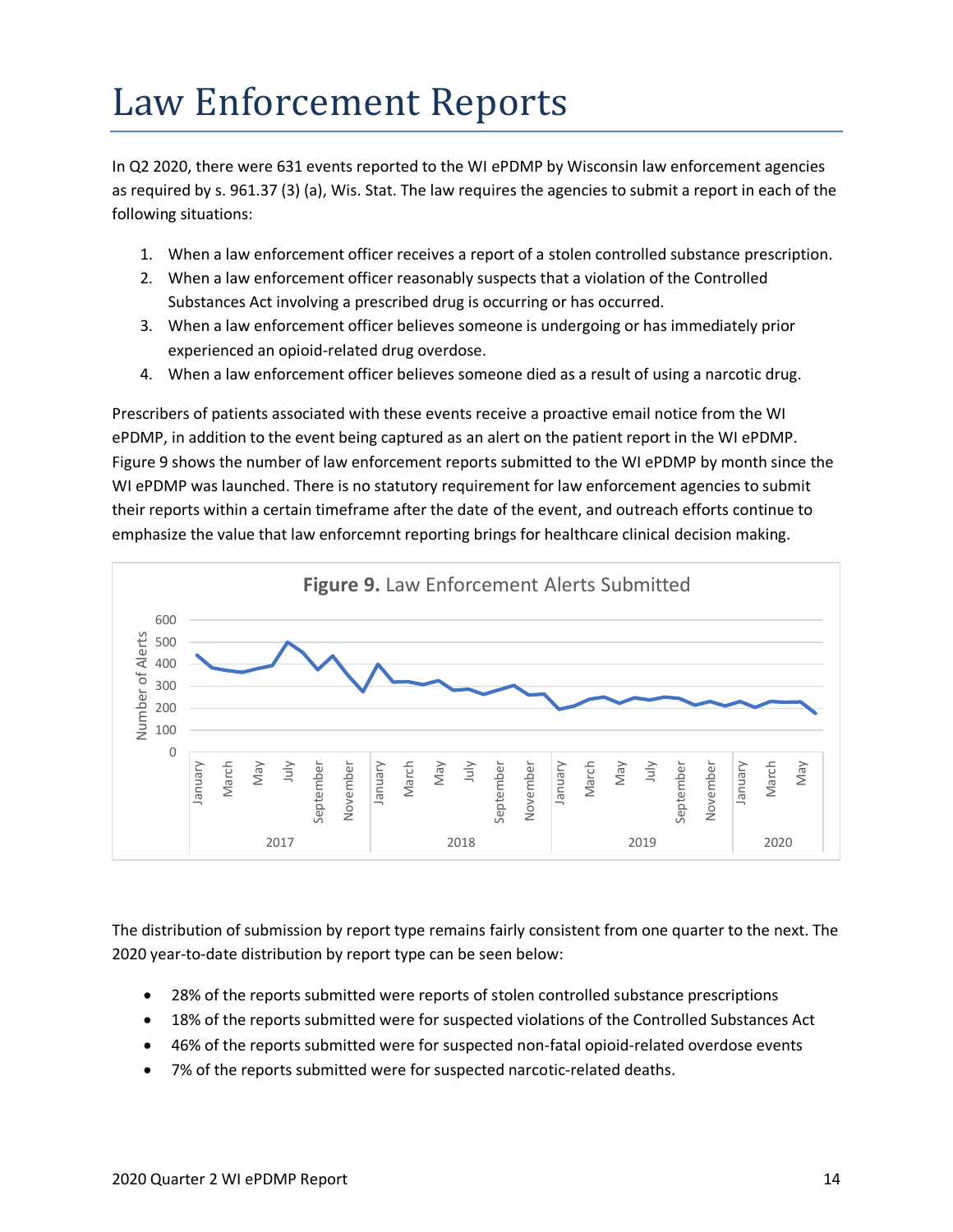# <span id="page-14-0"></span>Summary

The second quarter of 2020 shows a continuation of the overall trend of consistency in dispensing of monitored prescription drugs. The number of patient queries performed per month has remained consistent and is even increasing even though the overall quantity of monitored prescription drugs being dispensed may fluctuate. This indicates that the WI ePDMP continues to be a valuable tool to support safe prescribing, treatment, and dispensing decisions.

Data show overall decreased dispensing for Q2 2020 compared to Q1 2020:

- There was a 0.7% decrease in the total number of all monitored prescription drugs dispensed in Q2 2020 from the previous quarter and an increase of 0.78% when compared to the same quarter from the previous year.
	- o The number of opioid prescriptions dispensed decreased by 3.3%, or over 26,883 fewer prescriptions, compared to the previous year.
	- $\circ$  The number of benzodiazepine prescriptions dispensed decreased by notably 2.5%, or about 10,854 fewer prescriptions, compared to the previous year.
	- $\circ$  The dispensing of stimulants prescriptions dispensed increased by 3.9% or 17,751 more prescriptions compared to the previous year.

Overall dispensing rates of monitored prescription drugs remain significantly lower compared with the same quarter five years ago.

- In Q2 2020, there were 25% fewer monitored prescription drugs dispensed, or nearly 500,000 fewer prescriptions, than in Q2 2015.
	- $\circ$  The number of opioid prescriptions dispensed in Q2 2020 was notably 40%, or nearly 475,000 prescriptions, lower than the number in Q2 2015.
	- $\circ$  The number of benzodiazepine prescriptions dispensed in Q2 2020 was nearly 26%, or around 128,000 prescriptions, lower than the level in Q2 2015.

Encouraging trends found in the WI PDMP continued in Q2 2020:

The dispensing of Buprenorphine HCl-Naloxone HCl Dihydrate (Suboxone®), one of the medications commonly used as part of Medication-Assisted Treatment (MAT) for opioid use disorder, continued to increase by 1.5% in Q2 2020 compared to Q1 2020, which equates to an increase of 23% over the past 12 months and 47% since Q1 2016.

• The occurrence of data-driven concerning patient history alerts, including measures that indicate drug seeking behaviors and increased risk for overdose, declined by nearly 7% from the previous quarter, 15% over the past 12 months, and 45% from the launch of the WI ePDMP in Q1 2017.

Additional detail about the WI ePDMP data, including county-level detail for many of the charts, can be found on the WI ePDMP Public Statistics Dashboard [\(https://pdmp.wi.gov/statistics\)](https://pdmp.wi.gov/statistics), under the